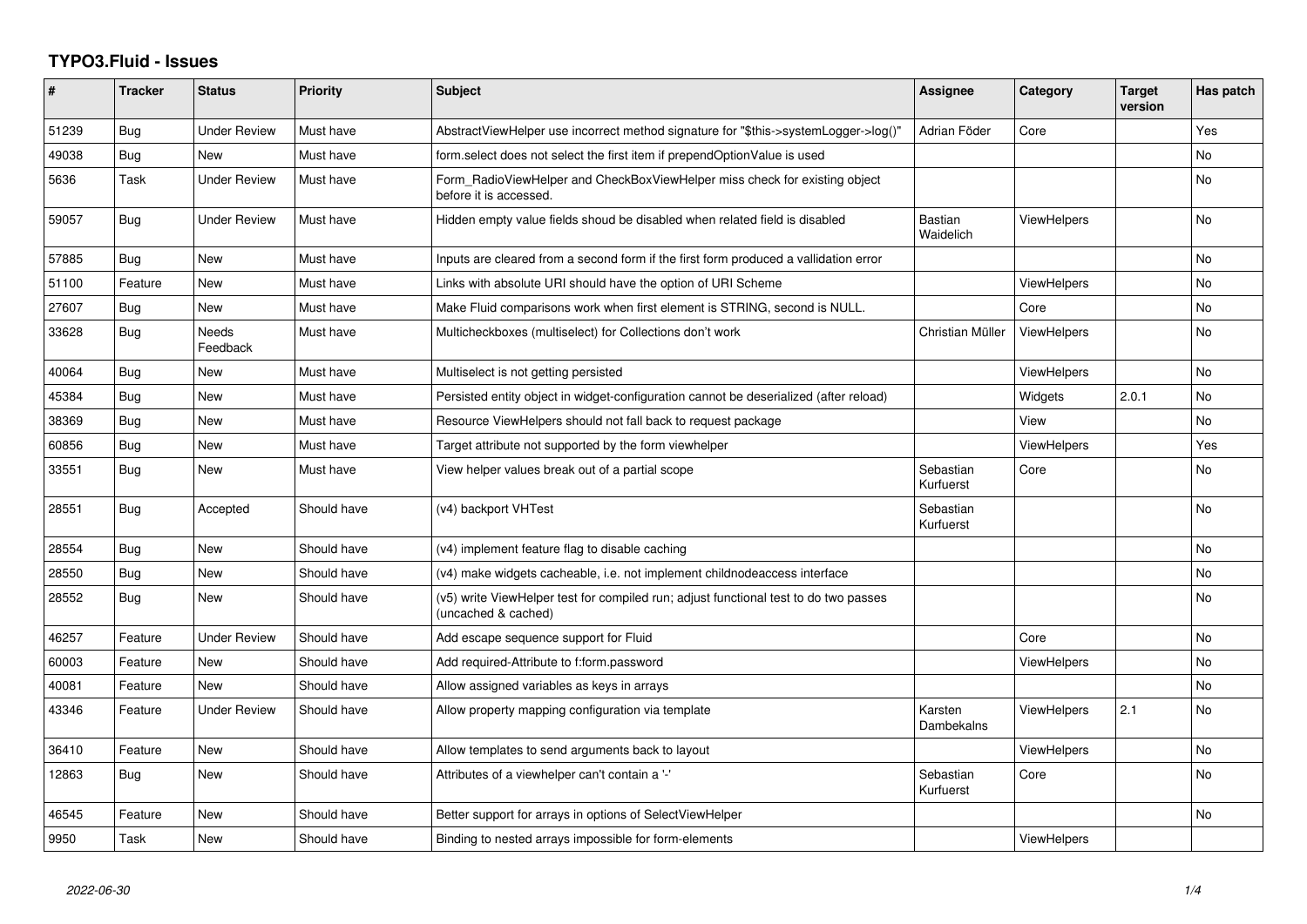| #     | <b>Tracker</b> | <b>Status</b>       | <b>Priority</b> | <b>Subject</b>                                                                                | <b>Assignee</b>             | Category           | <b>Target</b><br>version | Has patch |
|-------|----------------|---------------------|-----------------|-----------------------------------------------------------------------------------------------|-----------------------------|--------------------|--------------------------|-----------|
| 3291  | Feature        | Needs<br>Feedback   | Should have     | Cacheable viewhelpers                                                                         |                             |                    |                          | <b>No</b> |
| 38130 | Feature        | New                 | Should have     | Checkboxes and multiple select fields should have an assignable default value                 |                             |                    |                          | <b>No</b> |
| 36662 | Bug            | Needs<br>Feedback   | Should have     | Checked state isn't always correct when property is collection                                | Kevin Ulrich<br>Moschallski | <b>ViewHelpers</b> | 1.1.1                    | <b>No</b> |
| 52640 | Feature        | <b>Under Review</b> | Should have     | Create an UnlessViewHelper as opposite to the IfViewHelper                                    | Marc Neuhaus                |                    |                          | No        |
| 30937 | Bug            | <b>New</b>          | Should have     | CropViewHelper stringToTruncate can't be supplied so it can't be easily extended              |                             | <b>ViewHelpers</b> |                          | Yes       |
| 54284 | Bug            | New                 | Should have     | Default Option for Switch/Case VH                                                             |                             | <b>ViewHelpers</b> |                          | No        |
| 45345 | Feature        | Needs<br>Feedback   | Should have     | Easy to use comments for fluid that won't show in output                                      |                             |                    |                          |           |
| 46289 | <b>Bug</b>     | Needs<br>Feedback   | Should have     | Enable Escaping Interceptor in XML request format                                             |                             | View               | 2.0.1                    | <b>No</b> |
| 13045 | <b>Bug</b>     | New                 | Should have     | Entity decode of strings are different between if-conditions and output of variable           |                             |                    |                          |           |
| 52536 | Bug            | <b>Under Review</b> | Should have     | Errorclass not set if no property-attribute set                                               |                             |                    |                          |           |
| 45153 | Feature        | New                 | Should have     | f:be.menus.actionMenuItem - Detection of the current select option is insufficient            |                             |                    |                          | No        |
| 49600 | <b>Bug</b>     | New                 | Should have     | f:form tag shown as a HTML on frontend                                                        |                             | <b>ViewHelpers</b> |                          | <b>No</b> |
| 58921 | <b>Bug</b>     | New                 | Should have     | f:form.* VHs crash if NOT inside f:form but followed by f:form                                |                             |                    |                          | No        |
| 31955 | Feature        | New                 | Should have     | f:uri.widget                                                                                  |                             | Widgets            |                          | No        |
| 37619 | Bug            | New                 | Should have     | Fatal Error when using variable in name attribute of Section ViewHelper                       |                             | <b>ViewHelpers</b> |                          | <b>No</b> |
| 8648  | Bug            | New                 | Should have     | format.crop ViewHelper should support all features of the crop stdWrap function               |                             | <b>ViewHelpers</b> |                          | No        |
| 58983 | <b>Bug</b>     | New                 | Should have     | format.date does not respect linebreaks and throws exception                                  |                             |                    |                          | No        |
| 47669 | Task           | New                 | Should have     | FormViewHelper does not define the default request method                                     |                             |                    |                          | No        |
| 58862 | Bug            | Needs<br>Feedback   | Should have     | FormViewHelper doesn't accept NULL as value for \$arguments                                   | <b>Bastian</b><br>Waidelich | <b>ViewHelpers</b> |                          | Yes       |
| 45394 | Task           | New                 | Should have     | Forwardport Unit test for standalone view                                                     |                             | View               |                          | No        |
| 32035 | Task           | New                 | Should have     | Improve fluid error messages                                                                  |                             | Core               |                          | Yes       |
| 4704  | Feature        | New                 | Should have     | Improve parsing exception messages                                                            |                             | Core               |                          |           |
| 28553 | <b>Bug</b>     | New                 | Should have     | improve XHProf test setup                                                                     |                             |                    |                          | No        |
| 56237 | Task           | New                 | Should have     | in-line (Condition)ViewHelpers should not evaluate on parsing                                 |                             |                    |                          | No        |
| 55008 | <b>Bug</b>     | Under Review        | Should have     | Interceptors should be used in Partials                                                       | Christian Müller            |                    |                          | No        |
| 37095 | Feature        | New                 | Should have     | It should be possible to set a different template on a Fluid TemplateView inside an<br>action | Christopher<br>Hlubek       |                    |                          | No        |
| 8491  | Task           | Needs<br>Feedback   | Should have     | link.action and uri.action differ in absolute argument                                        | Karsten<br>Dambekalns       | ViewHelpers        |                          | <b>No</b> |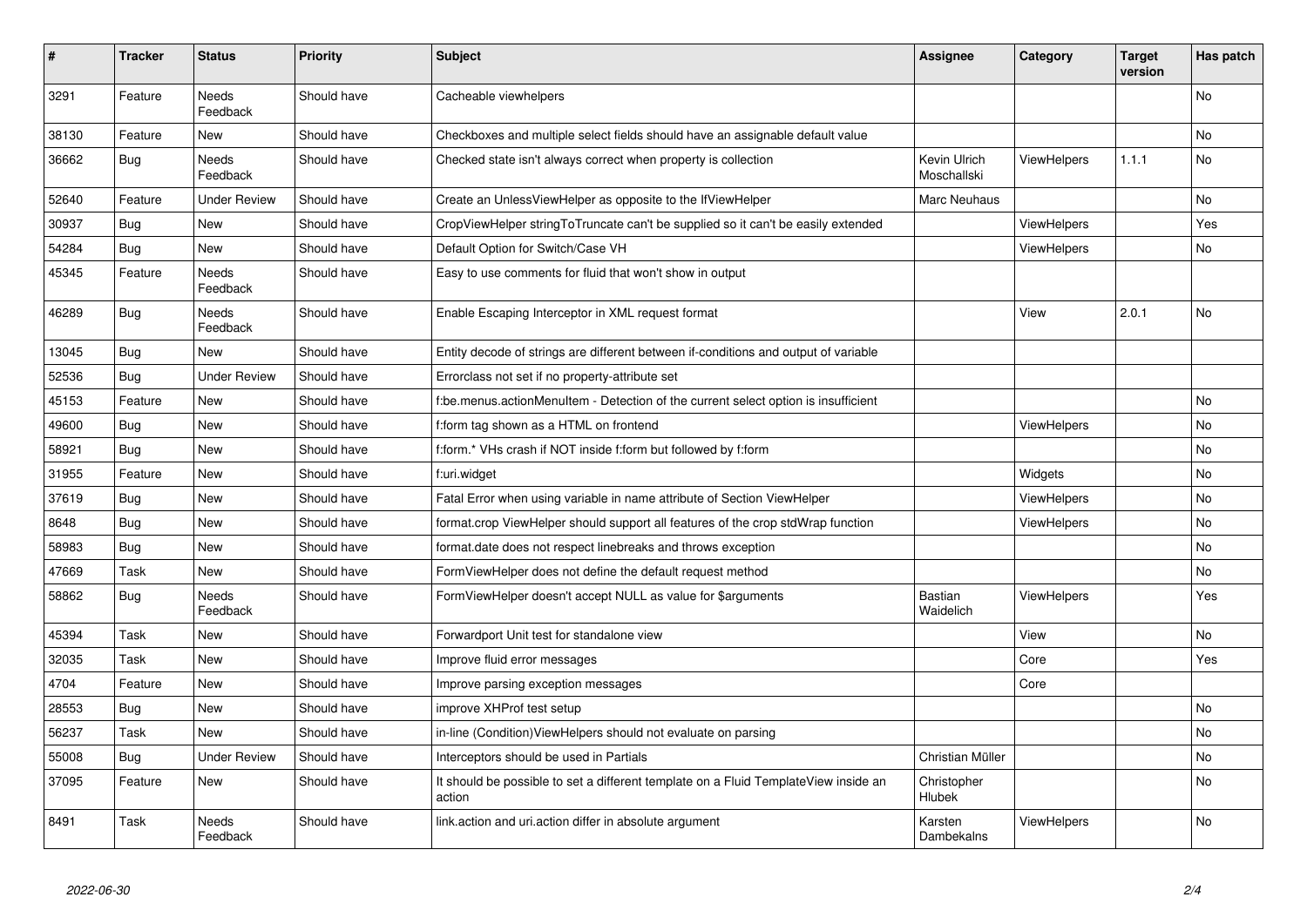| #     | <b>Tracker</b> | <b>Status</b>            | <b>Priority</b> | <b>Subject</b>                                                                                         | <b>Assignee</b>        | Category           | <b>Target</b><br>version | Has patch |
|-------|----------------|--------------------------|-----------------|--------------------------------------------------------------------------------------------------------|------------------------|--------------------|--------------------------|-----------|
| 33394 | Feature        | <b>Needs</b><br>Feedback | Should have     | Logical expression parser for BooleanNode                                                              | <b>Tobias Liebig</b>   | Core               |                          | <b>No</b> |
| 28549 | <b>Bug</b>     | New                      | Should have     | make widgets cacheable, i.e. not implement childnodeaccess interface                                   |                        |                    |                          | No        |
| 40998 | Bug            | <b>Under Review</b>      | Should have     | Missing parent request namespaces in form field name prefix                                            | Sebastian<br>Kurfuerst | ViewHelpers        | 1.1.1                    | No        |
| 42397 | Feature        | <b>New</b>               | Should have     | Missing viewhelper for general links                                                                   |                        |                    |                          | No        |
| 5933  | Feature        | Accepted                 | Should have     | Optional section rendering                                                                             | Sebastian<br>Kurfuerst | ViewHelpers        |                          | No        |
| 60271 | Feature        | New                      | Should have     | Paginate viewhelper, should also support arrays                                                        |                        |                    |                          | No        |
| 53806 | Bug            | <b>Under Review</b>      | Should have     | Paginate widget maximumNumberOfLinks rendering wrong number of links                                   | Bastian<br>Waidelich   | Widgets            |                          | No        |
| 36655 | Bug            | New                      | Should have     | <b>Pagination Links</b>                                                                                |                        | Widgets            |                          | No        |
| 34682 | Bug            | <b>Under Review</b>      | Should have     | Radio Button missing checked on validation error                                                       |                        | <b>ViewHelpers</b> |                          | No        |
| 39936 | Feature        | New                      | Should have     | registerTagAttribute should handle default values                                                      |                        | ViewHelpers        |                          | No        |
| 42743 | Task           | New                      | Should have     | Remove inline style for hidden form fields                                                             |                        |                    |                          | No        |
| 43071 | Task           | New                      | Should have     | Remove TOKENS for adding fallback teplates in B                                                        |                        |                    |                          | No        |
| 43072 | Task           | New                      | Should have     | Remove TOKENS for adding templates fallback in Backporter                                              |                        | View               |                          | No        |
| 54195 | Task           | New                      | Should have     | Rename and move FormViewHelper's errorClass value, currently 'f3-form-error'                           | Adrian Föder           | ViewHelpers        |                          | No        |
| 33215 | Feature        | New                      | Should have     | RFC: Dynamic values in ObjectAccess paths                                                              |                        |                    |                          | No        |
| 39990 | Bug            | New                      | Should have     | Same form twice in one template: hidden fields for empty values are only rendered<br>once              |                        | Core               |                          | No        |
| 49756 | Feature        | <b>Under Review</b>      | Should have     | Select values by array key in checkbox viewhelper                                                      |                        |                    |                          | <b>No</b> |
| 65424 | Bug            | <b>Under Review</b>      | Should have     | SelectViewHelper must respect option(Value Label)Field for arrays                                      |                        | ViewHelpers        |                          | No        |
| 44234 | Bug            | <b>Under Review</b>      | Should have     | selectViewHelper's sorting does not respect locale collation                                           |                        | ViewHelpers        | 2.1                      | No        |
| 46091 | Task           | Needs<br>Feedback        | Should have     | Show source file name and position on exceptions during parsing                                        |                        |                    |                          | No        |
| 9514  | Feature        | New                      | Should have     | Support explicit Array Arguments for ViewHelpers                                                       |                        |                    |                          |           |
| 52591 | Bug            | New                      | Should have     | The Pagination Widget broken for joined objects                                                        |                        |                    |                          | No        |
| 10911 | Task           | New                      | Should have     | Tx_Fluid_ViewHelpers_Form_AbstractFormViewHelper->renderHiddenIdentityField<br>should be more reliable |                        | ViewHelpers        |                          | No        |
| 3481  | Bug            | New                      | Should have     | Use ViewHelperVariableContainer in PostParseFacet                                                      |                        | Core               |                          | No        |
| 51277 | Feature        | New                      | Should have     | ViewHelper context should be aware of actual file occurrence                                           |                        |                    |                          | No        |
| 47006 | Bug            | <b>Under Review</b>      | Should have     | widget identifier are not unique                                                                       |                        |                    |                          | No        |
| 52419 | <b>Bug</b>     | New                      | Should have     | Wrong PHPDocs notation for default value inline f:translate viewhelper                                 |                        |                    | 2.0                      | No        |
| 50888 | Bug            | <b>Under Review</b>      | Should have     | WSOD by changing name of section and if Fluid caches are generated                                     |                        |                    |                          | No        |